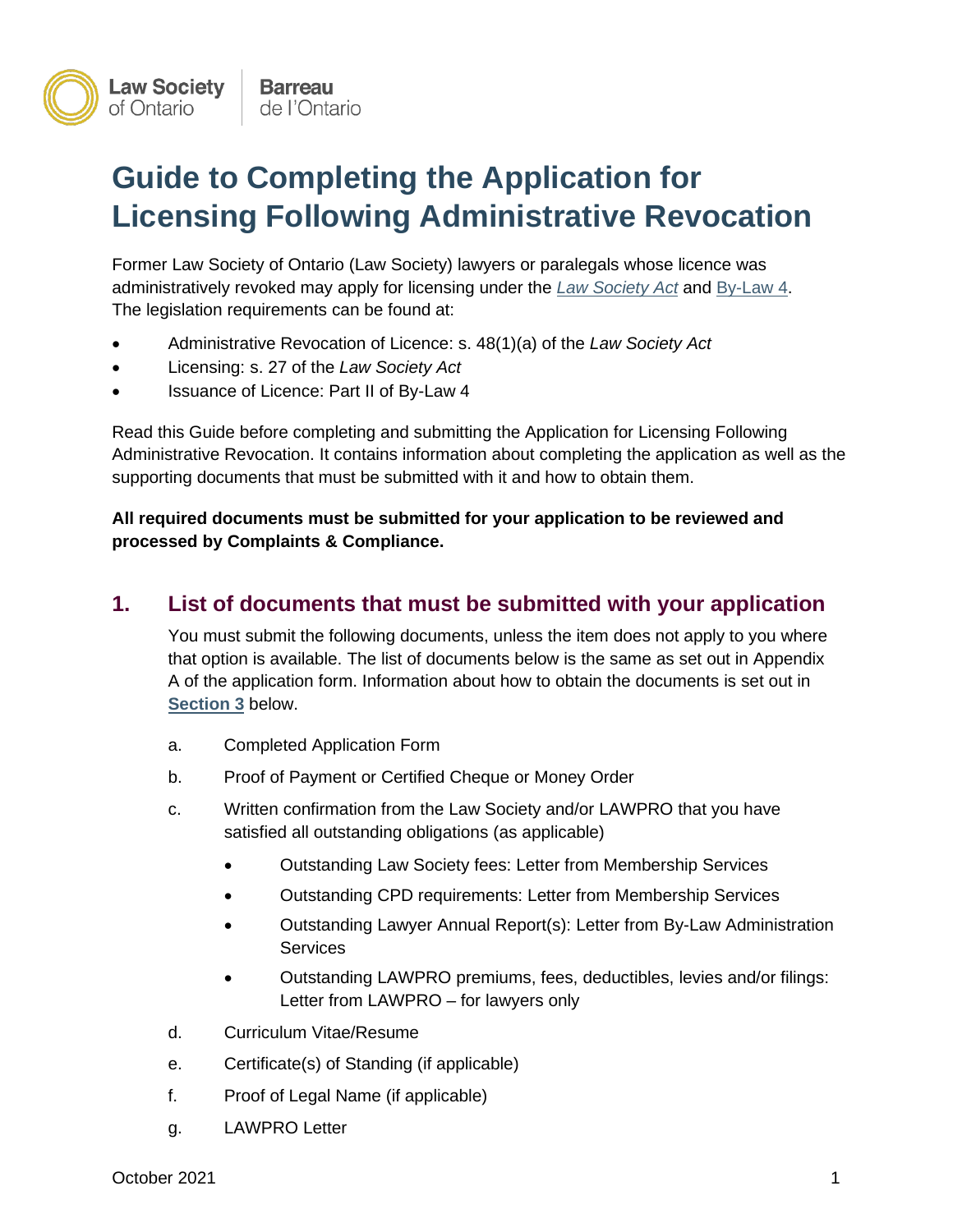# <span id="page-1-0"></span>**2. Remedying the reason for your administrative revocation prior to applying for licensing**

You must remedy the reason for your administrative revocation before you submit your application for licensing (i.e. you must cure the suspension(s) that led to your licence being administratively revoked).

**Written confirmation from the Law Society and/or LAWPRO that all outstanding requirements have been satisfied must be submitted with your licensing application materials.**

**Your application for licensing will not be approved if you have any outstanding obligations to fulfill.**

#### **a. Outstanding Law Society Fees (if applicable):**

Any outstanding Law Society fees owing from the time your licence was administratively revoked must be paid in full prior to licensing. If you are not certain if you owe fees, contact Membership Services for confirmation.

You can contact Membership Services by calling 416-947-3315 or 1-800-668 7380 and asking to be transferred or emailing [records@lso.ca.](mailto:records@lso.ca)

**If you owe any fees, you must submit written confirmation in the form of a letter or email from Membership Services confirming that all outstanding Law Society fees have been paid.**

#### **NOTE: Current Annual Law Society Fees:**

Law Society annual fees for the year in which your licence is reinstated will be payable upon licensing. Annual fees will be prorated for the year, as applicable. You will receive an invoice from Membership Services after your licence has been reinstated.

For information on current fees payable, contact Membership Services by calling 416-947-3315 or 1-800-668-7380 and asking to be transferred, or emailing [records@lso.ca.](mailto:records@lso.ca)

#### **b. Outstanding Continuing Professional Development (CPD) Requirements (if applicable)**

Any outstanding CPD requirements that were not completed at the time your licence was administratively revoked must be satisfied prior to licensing. If you are not certain if you have outstanding CPD requirements, contact Membership Services for confirmation. Membership Services will provide information on how to fulfil outstanding CPD requirements.

You can contact Membership Services by calling 416-947-3315 or 1-800-668- 7380 and asking to be transferred or emailing [records@lso.ca.](mailto:records@lso.ca)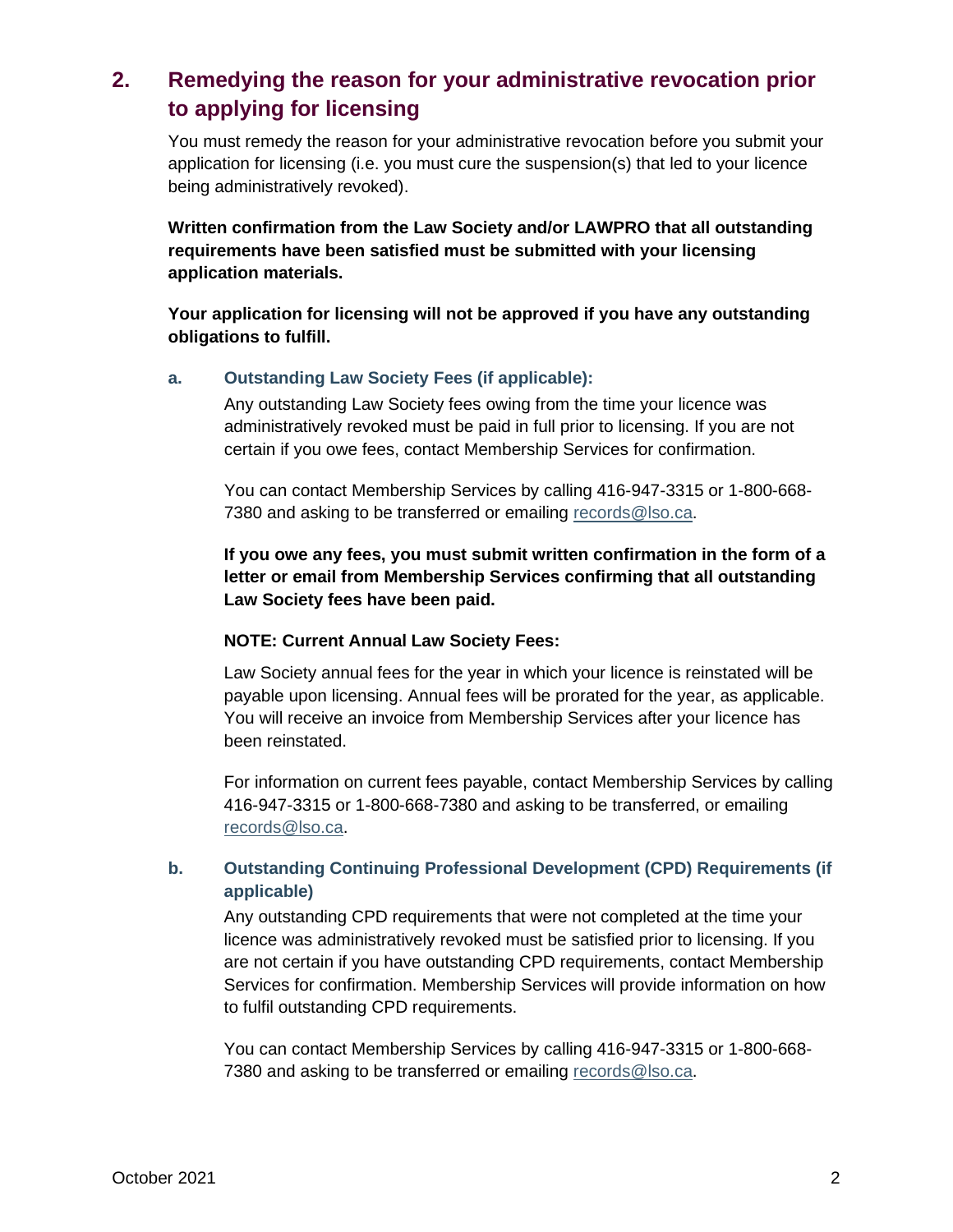**You must submit written confirmation in the form of a letter or email from Membership Services confirming that all outstanding CPD requirements have been fulfilled.** 

#### **c. Outstanding Lawyer Annual Report(s) (if applicable)**

All outstanding Lawyer Annual Reports must be filed prior to licensing. If you are not certain if you have filed all previous Lawyer Annual Reports, contact By-Law Administration Services for confirmation.

You can contact By-Law Administration Services by calling 416-947-3315 or tollfree at 1-800-668-7380 ext. 3315 and asking to be transferred, or by email at [bylawadmin@lso.ca.](mailto:bylawadmin@lso.ca)

**You must submit written confirmation in the form of a letter or email from By-Law Administration Services confirming that all outstanding Lawyer Annual Reports have been filed.**

#### **d. Outstanding LAWPRO Premiums, Fees, Deductibles, Levies, and/or Filings (for Lawyers only) (if applicable)**

If your licence was administratively revoked for failure to pay LAWPRO premium, fees, deductibles, or levies, and/or failure to submit any LAWPRO filings, you must pay all outstanding LAWPRO balances and/or satisfy your LAWPRO filing obligations.

For instructions on how to satisfy your outstanding LAWPRO obligations, contact LAWPRO by calling the Customer Service Department at 416-598-5899 or (toll free) 1-800-410-1013.

#### **You must submit an original letter from LAWPRO confirming that premiums, fees, deductibles, and levies have been paid and applicable filings have been submitted.**

See also **[Section 3, item g](#page-4-0)** of this Guide regarding the LAWPRO letter required to be submitted with your licensing application. Only one LAWPRO letter containing all the required information is required to be submitted.

**NOTE:** Complete and fax the enclosed Request and Consent for LAWPRO Information form to obtain the required information from LAWPRO.

### <span id="page-2-0"></span>**3. Information about required documents**

Review the following and include all required documents with your application, unless the item does not apply to you where that option is available

**All required documents must not be older than 60 days when received by the Complaints & Compliance Department. Certain documents may need to be replaced if they are older than 60 days when Complaints & Compliance is ready to approve your application.**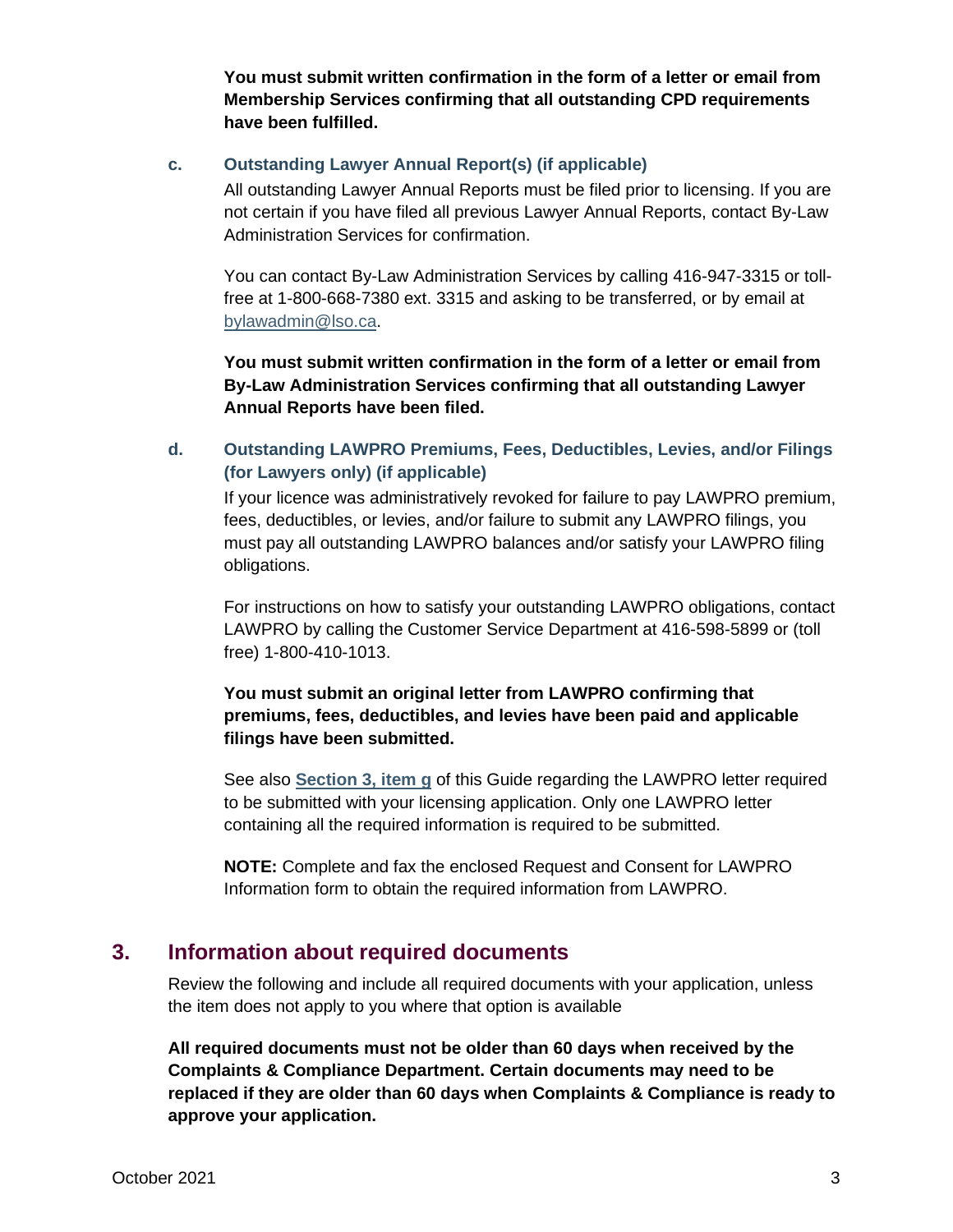#### **a. Completed Application Form**

All sections in the application form for Licensing Following Administrative Revocation must be completed. If additional space is required for any question, please submit an additional sheet with the information and **sign and date that sheet**.

Applications with missing or incomplete information will not be processed.

#### **b. Application Fee**

You must submit payment or proof of payment with your licensing application.

| <b>Item</b>             | <b>Amount</b> |
|-------------------------|---------------|
| <b>Application Fee:</b> | \$300.00      |
| HST: #121712863:        | \$39.00       |
| Total:                  | \$339.00      |

#### **The application fee is non-refundable and non-transferable.**

The Law Society will not process applications submitted without proof of payment or a certified cheque or money order.

#### *Pay Online at the Law Society Store*

You can pay the application fee online through the Law Society Store at [https://store.lso.ca/licensing.](https://store.lso.ca/licensing) Include a copy of your payment receipt from the Law Society Store with your application.

#### **OR**

#### *Pay by Certified Cheque or Money Order*

If you cannot pay online, you may pay by enclosing a certified cheque or money order made payable to the "Law Society of Ontario" with your application materials.

#### **c. Written confirmation that you have satisfied all outstanding obligations**

You must submit written confirmation that all outstanding Law Society and LAWPRO obligations have been satisfied. **Refer to [Section 2](#page-1-0) above for details.**

- Outstanding Law Society fees: Letter/email from Membership Services (if applicable)
- Outstanding CPD requirements: Letter/email from Membership Services (if applicable)
- Outstanding Lawyer Annual Report(s): Letter/email from By-Law Administration Services (if applicable)
- Outstanding LAWPRO premiums, fees, deductibles, levies and/or filings: Letter from LAWPRO (see item g below) - for lawyers only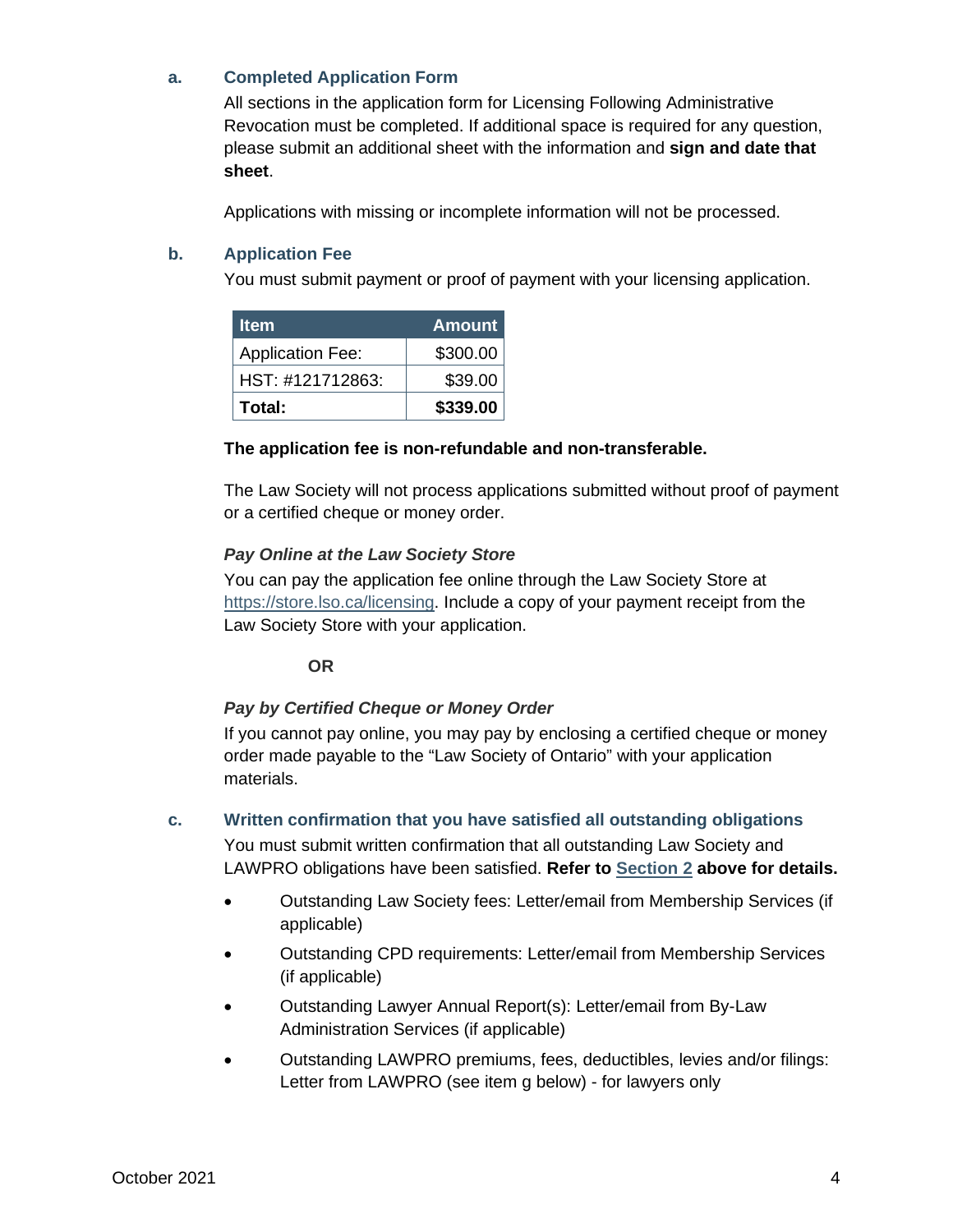#### **d. Curriculum Vitae or Resume**

You must submit a current copy of your curriculum vitae or resume with your licensing application. Your curriculum vitae or resume should include details of your work history from the date you were first licensed with the Law Society.

#### **e. Certificate(s) of Standing**

You must submit a Certificate of Standing if you are or have been a member of any law society or professional regulatory body, other than the Law Society of Ontario.

Arrange for an original Certificate of Standing to be **forwarded directly from the governing or regulatory body to the Law Society** by email or mail.

Include all law societies inside and outside of Canada (excluding the Law Society of Ontario) and/or any other professional regulatory body of which you are or have been a member/licensee.

#### **You may be required to provide an updated Certificate of Standing if it becomes older than 60 days at the time your licensing application is ready to be approved by Complaints & Compliance.**

This item does not apply if you have never been licensed by another law society or regulatory body.

#### **f. Proof of legal name change**

You must submit proof of your name change or provide details on a separate sheet (signed and dated by you) if you have used another name or changed your name by court order, marriage, or other means since you were first licensed with the Law Society.

Submit one of the following:

- Notarized copy of your Official Canadian Name Change Certificate
- Notarized copy of your Marriage Certificate

You may provide additional details or an explanation on the application form if necessary.

This item does not apply if you have never used another name or changed your name.

#### <span id="page-4-0"></span>**g. LAWPRO Letter (for lawyers only)**

You must submit an original letter from LAWPRO with respect to the status of your Errors & Omissions Claims History, and confirmation that Premiums, Fees, Deductibles, and/or Levies have been paid and that applicable filings have been submitted.

If you had any outstanding LAWPRO obligations from the time your licence was administratively revoked, the letter must confirm that all obligations have been satisfied.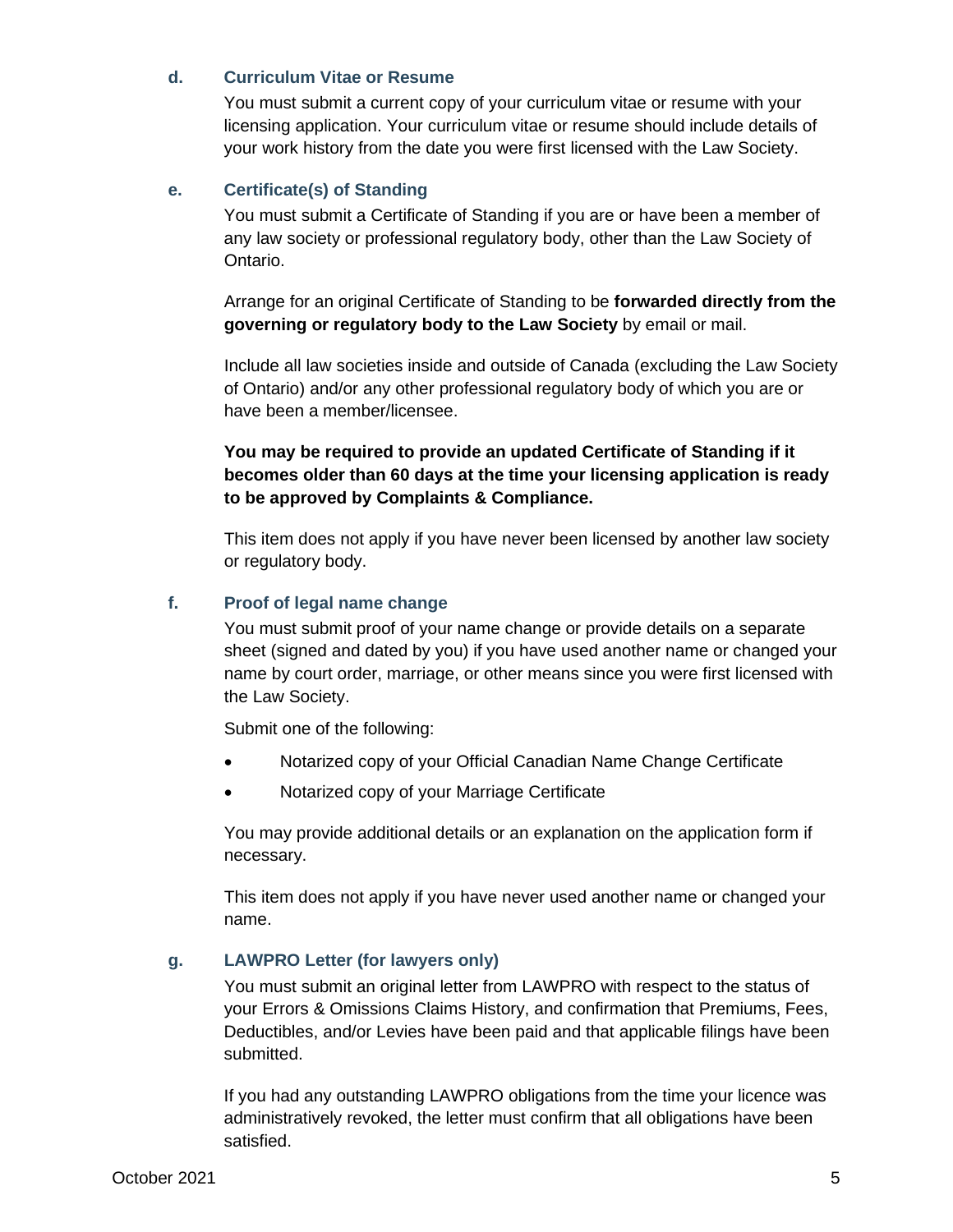#### **Only one letter from LAWPRO is required for items c and g.**

**NOTE:** Complete and fax the enclosed [Request and Consent for LAWPRO](#page-7-0)  [Information form](#page-7-0) at the end of this Guide.

#### **h. Insurance Letter (for paralegals only)**

You must submit an original letter from your paralegal insurance company(ies) with respect to the status of your Errors & Omissions Claims History, and confirmation that Premiums, Fees, Deductibles, and/or Levies have been paid and that applicable filings have been submitted.

If you had any outstanding insurance obligations from the time your licence was administratively revoked, the letter must confirm that all obligations have been satisfied.

**NOTE:** Complete and fax the enclosed [Request and Consent for Insurance](#page-8-0)  [Information form](#page-8-0) at the end of this Guide.

### **4. General information about the application process**

#### **a. Submitting your Application**

| Send by email to: | Isforms@Iso.ca                                                                                                           |
|-------------------|--------------------------------------------------------------------------------------------------------------------------|
| Send by mail to:  | <b>Complaints &amp; Compliance</b><br>Law Society of Ontario<br>Osgoode Hall, 130 Queen St W<br>Toronto, Ontario M5H 2N6 |

#### **Be sure to include the following:**

- Completed application form
- Required supporting documents as set out in this Guide
- Proof of payment (or Certified Cheque or Money Order if you cannot pay online)

If the space provided for any answer is insufficient, include a separate sheet that is **signed and dated** by the applicant with the application.

#### **It may take up to 60 days from receipt of all required documents for Complaints & Compliance to conduct the initial review of your application.**

We will contact you if anything is missing or if we have any questions.

#### **b. Part B of the Application – Good Character Questions:**

Applicants for licensing are required to answer the good character questions. If you answer "YES" to any of these questions, you must provide full and detailed particulars in the space provided and include any supporting documentation with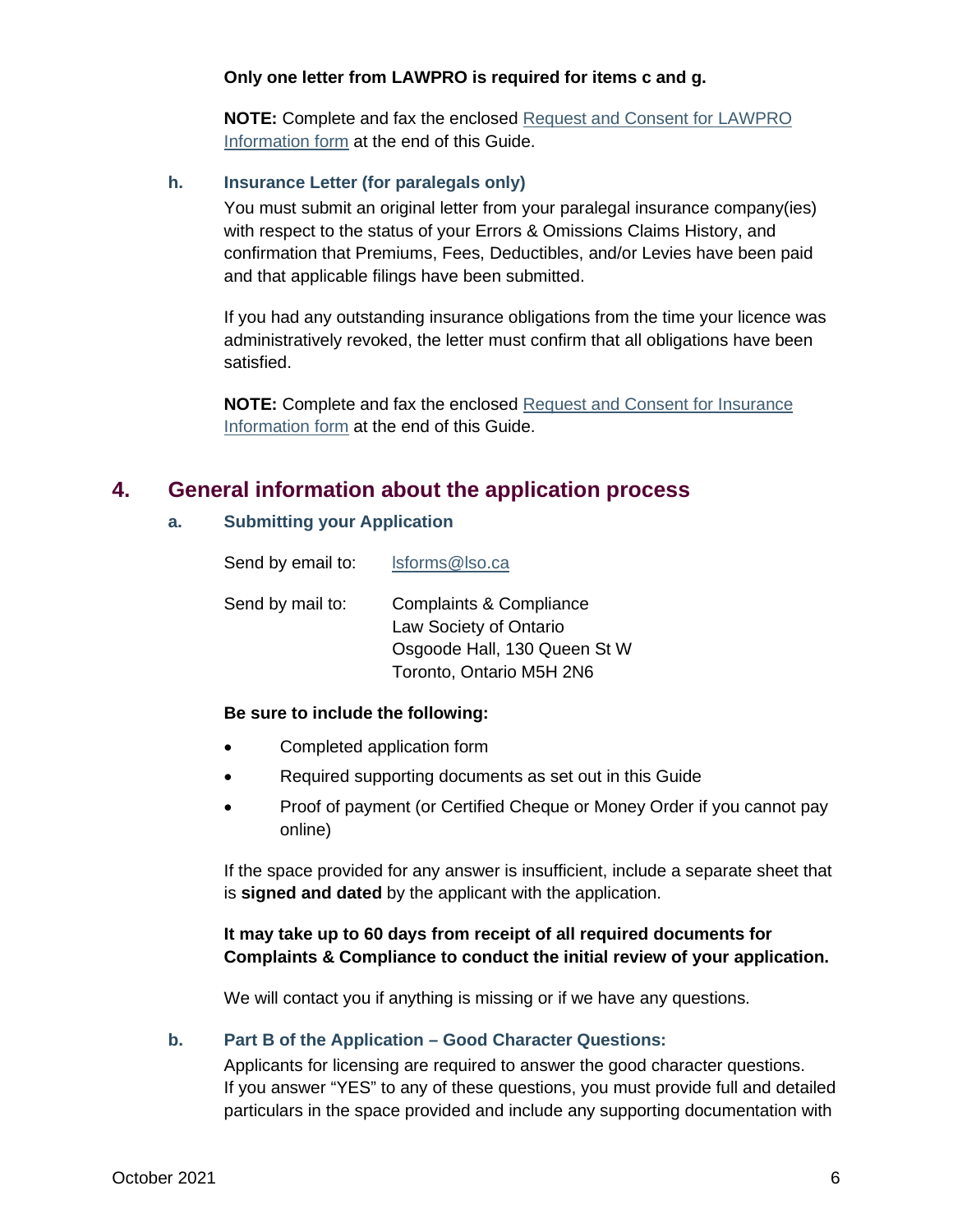your application. Failure to do so can cause delays with processing your application.

For additional information about the Good Character requirement, visit [https://lso.ca/becoming-licensed/lawyer-licensing-process/good-character](https://lso.ca/becoming-licensed/lawyer-licensing-process/good-character-requirement)[requirement.](https://lso.ca/becoming-licensed/lawyer-licensing-process/good-character-requirement)

The Law Society is committed to working toward reconciliation with First Nation, Status, non-Status, Inuit and Métis Peoples. When reviewing licensing applications, the Law Society applies the principles established by the Supreme Court of Canada in *R v. Gladue*, [1999] 1 SCR 688 and *R v. Ipeelee*, [2012] 1 SCR 433 and as such considers the unique systemic or background factors that may have played a part in those incidents to which an applicant's responses refer.

#### **c. Part C of the Application - Authorization and Declaration**

The application must be signed by you in front of a commissioner for taking affidavits or a notary.

#### **d. Completing the Oath**

In accordance with Part II of By-Law 4, lawyers and paralegals will be required to sign an Affidavit for Taking the Oath to be licensed to practise law or provide legal services, as applicable, in Ontario.

Complaints & Compliance will send you the applicable Oath by email after your application is reviewed and determined to be complete.

#### **e. Private Practice Re-entry Requirement for Lawyers**

On April 24, 2008, Convocation approved a private practice re-entry requirement for lawyers re-entering private practice.

The Law Society requires lawyers who are returning to private practice as sole practitioners, or in a firm of five or fewer lawyers, after an absence of 48 months over the past five years, to undergo a practice management review within 12 months of establishing their practice.

Lawyers returning to private practice will receive a package of materials designed to assist them in establishing their practices. The package includes educational tools and guides based on the Practice Management Guidelines, selfassessment tools, and The Lawyer's Bookkeeping Guide.

## **Questions?**

Please direct questions about this application to **Complaints & Compliance** by calling 416-947-3315 or 1-800-668-7380 and asking to be transferred, or emailing [lsforms@lso.ca.](mailto:lsforms@lso.ca)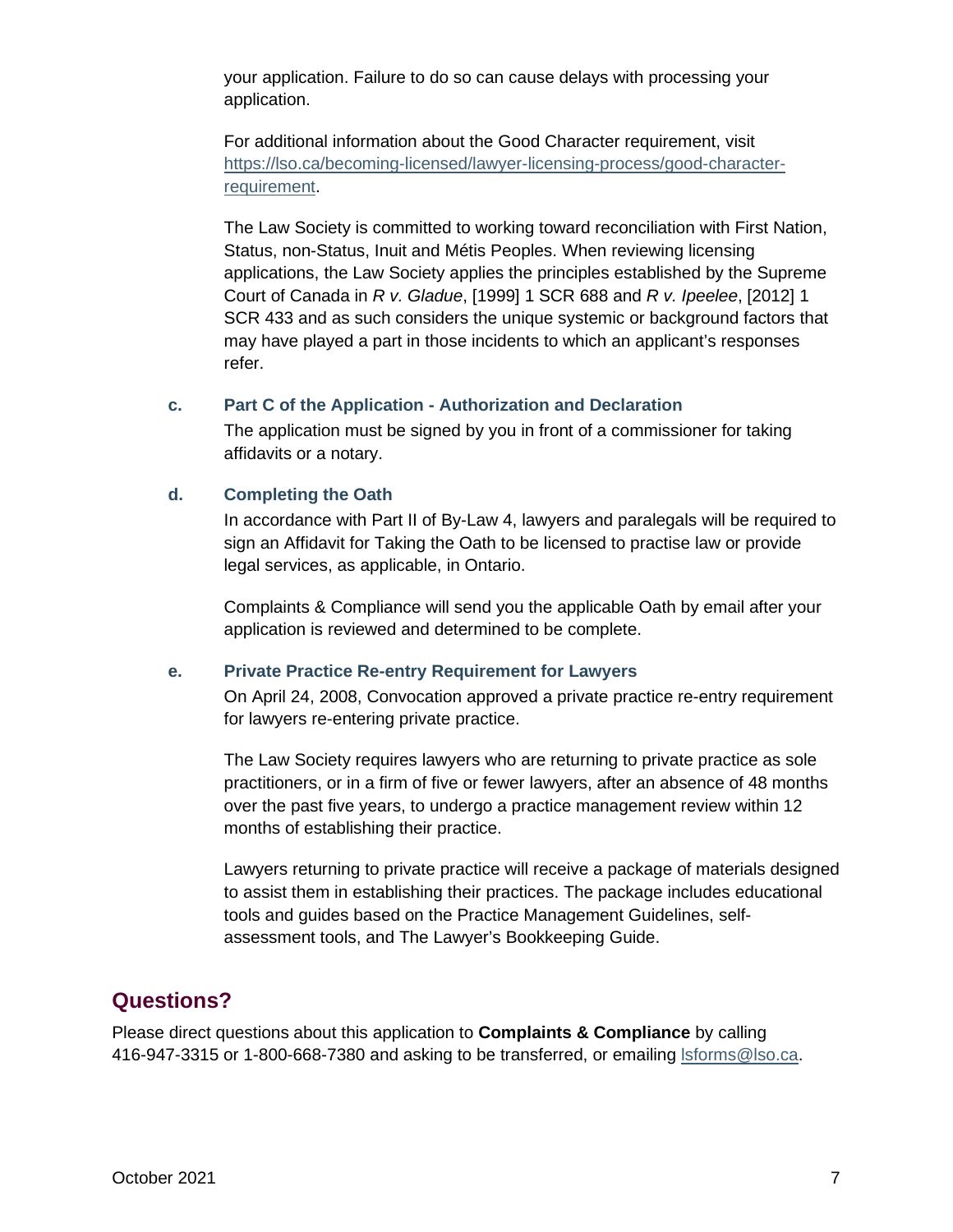# <span id="page-7-0"></span>**Obtaining Your LAWPRO Claims History**

Fax or mail this page directly to **LAWPRO** using the contact information below:

**3101 - 250 Yonge Street P.O. Box 3 Toronto, ON M5B 2L7**

Request that LAWPRO mail the information directly to you. Once received, forward the original letter and claims history, along with your completed application package to the Law Society's Complaints & Compliance department.

#### **All questions about this page should be directed to LAWPRO by calling 416-598-5899 or 1-800-410-1013 or emailing [service@lawpro.ca.](mailto:service@lawpro.ca)**

**NOTE:** Do not submit an email response about your claims history.

An original letter not older than 60 days is required.

ATTENTION: LAWYERS' PROFESSIONAL INDEMNITY COMPANY

Fax #: 416-599-8341 or 1-800-286-7639

From:

Law Society Number:

Applicant's Mailing Address:

RE: Request and Consent for LAWPRO Information

Using the mailing address provided above, I hereby direct the Lawyers' Professional Indemnity Company to provide me with a report on my claims history since I was called to the bar on (Month/Day/Year): and information about any outstanding Errors & Omissions, Premiums/Fees, Deductibles, Levies, and/or Filings.

In addition I hereby authorize Law Society staff to review all of my open and closed claim files.

This consent is valid only for the purpose of the processing of my application for licensing to the Law Society of Ontario.

Date: and the contract of the contract of the contract of the contract of the contract of the contract of the contract of the contract of the contract of the contract of the contract of the contract of the contract of the

Signature of Applicant:

Print Name:

October 2021 8